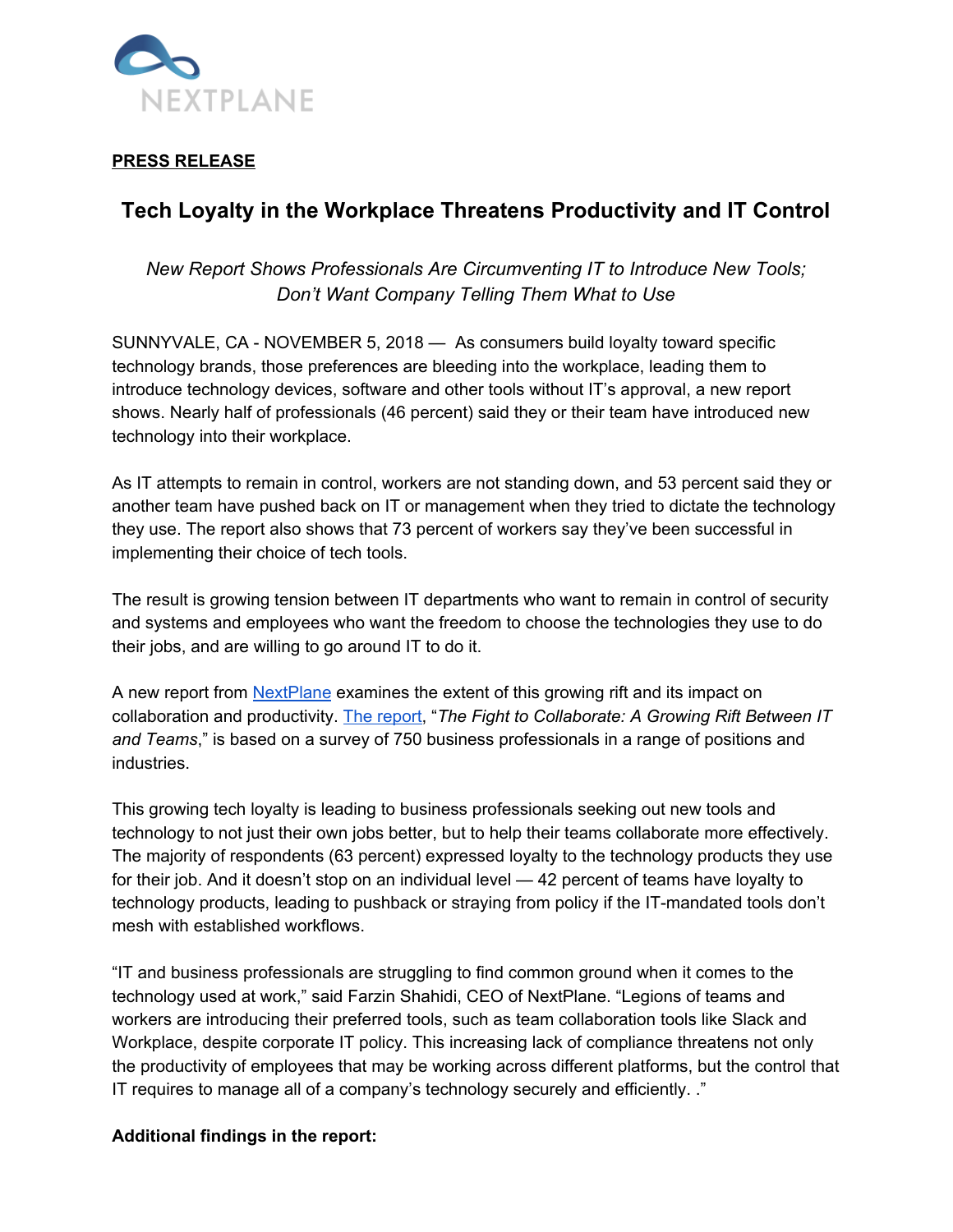

- More than one-third (38 percent) of respondents said they would be resistant to IT or management dictating which software or tools they use to do their jobs. This reflects the notion that individuals and teams believe they know how to do their jobs best and should have a say in the tools they use to do their work.
- More often than not, teams prevail in pushing back on IT to allow their group to use technology of their choice, with 46 percent saying IT made an exception for their team.
	- $\circ$  But IT still holds a considerable amount of control, with teams complying with company mandates 42 percent of the time.
	- Over 1 in 10 people still use the technology of their choice in defiance of IT.
- More than half (54 percent) said IT has the final say on all of the programs and technological devices used, and only 10 percent said they have full say in the technology they use.

This tug-of-war comes with mixed success for both sides, but the tension is showing no signs of stopping unless communication and collaboration strategies change to reflect the wants and needs of both IT and employees.

"While there are no one-size-fits-all options for all types of technology employees might bring into the workplace, federation is one possible solution that can allow companies to deploy a comprehensive and open collaboration strategy that allows multiple collaboration tools to be used within the same organization," Shahidi said.

To view the complete report, click [here](https://info.nextplane.net/cloud-lp-0).

###

## **About NextPlane**

NextPlane, the leading provider of unified collaboration and communication services, helps companies achieve a comprehensive and open collaboration strategy, connecting disparate and independent workstream collaboration platforms, and creating a seamless communication and collaboration environment for any enterprise, its workers and its partners. NextPlane's services allow organizations and teams to seamlessly connect different collaboration tools to each other. The company's software breaks down the walls that exist between legacy Unified Communications tools like Skype for Business, Cisco Jabber and others as well as newer team collaboration tools like Slack, Microsoft Teams, Atlassian Stride and others.

The solution allows companies, vendors and teams to continue to use the collaboration and communication tool of their choosing, reduces the IT cost and complexity of multiple tools in one organization and increases overall productivity. NextPlane CEO Farzin Shahidi founded the company with the vision to forge truly productive communication in a modern business world by breaking down barriers to comprehensive collaboration. NextPlane provides unified collaboration and communication services to global companies such as Accenture, Dow, IBM, Merck, Nokia and others. Its platform connects over 750,000 enterprise users and 500M